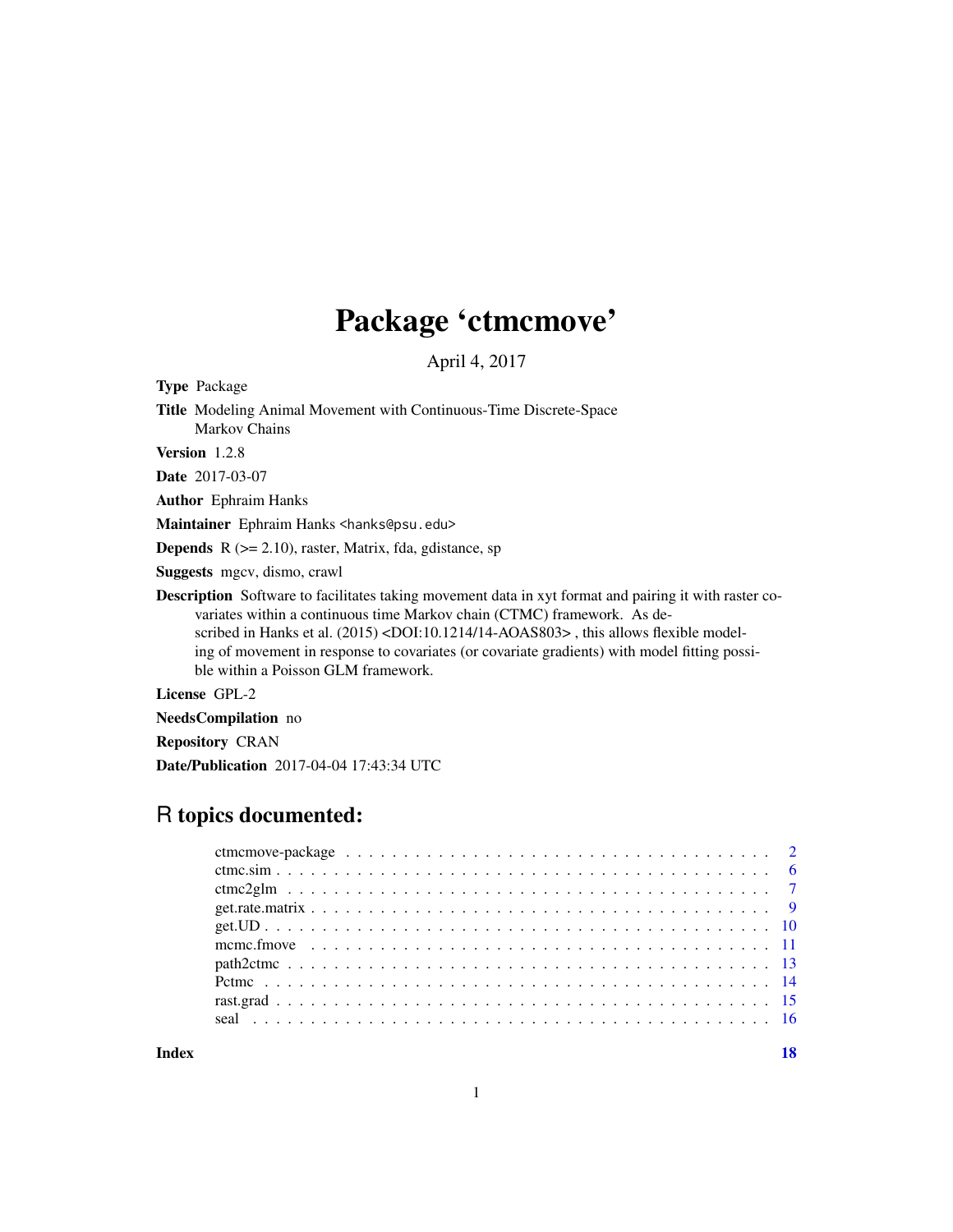<span id="page-1-0"></span>

## Description

Software to facilitates taking movement data in xyt format and pairing it with raster covariates within a continuous time Markov chain (CTMC) framework. As described in Hanks et al. (2015), this allows flexible modeling of movement in response to covariates (or covariate gradients) with model fitting possible within a Poisson GLM framework.

## Details

The DESCRIPTION file:

| Package:     | ctmcmove                                                                                                          |
|--------------|-------------------------------------------------------------------------------------------------------------------|
| Type:        | Package                                                                                                           |
| Title:       | Modeling Animal Movement with Continuous-Time Discrete-Space Markov Chains                                        |
| Version:     | 1.0                                                                                                               |
| Date:        | 2015-10-12                                                                                                        |
| Author:      | <b>Ephraim Hanks</b>                                                                                              |
| Maintainer:  | Ephraim Hanks <hanks@psu.edu></hanks@psu.edu>                                                                     |
| Depends:     | crawl, raster, Matrix                                                                                             |
| Suggests:    | mgcv, dismo                                                                                                       |
| Description: | Software to facilitates taking movement data in xyt format and pairing it with raster covariates within a continu |
| License:     | $GPL-2$                                                                                                           |

Index of help topics:

| ctmc2g1m         | Convert a "ctmc" object into Poisson glm       |
|------------------|------------------------------------------------|
|                  | format.                                        |
| ctmcmove-package | Modeling Animal Movement with Continuous-Time  |
|                  | Discrete-Space Markov Chains                   |
| get.crawl.path   | Simulate a CRAWL path within a raster object.  |
| path2ctmc        | Function to turn a discrete-time               |
|                  | continuous-space path into a CTMC path.        |
| rast.grad        | Creates gradient rasters from a raster object. |
| seal             | Data for one foraging trip by a male northern  |
|                  | fur seal (NFS).                                |
|                  |                                                |

Typical work flow for analysis of telemetry / GPS movement data:

1. Fit a CTCRW movement model to telemetry xyt data using the "crawl" package.

- 2. Create or import raster layers (from package "raster") for each covariate.
- 3. Impute a quasi-continuous CTCRW path using the "get.crawl.path" command.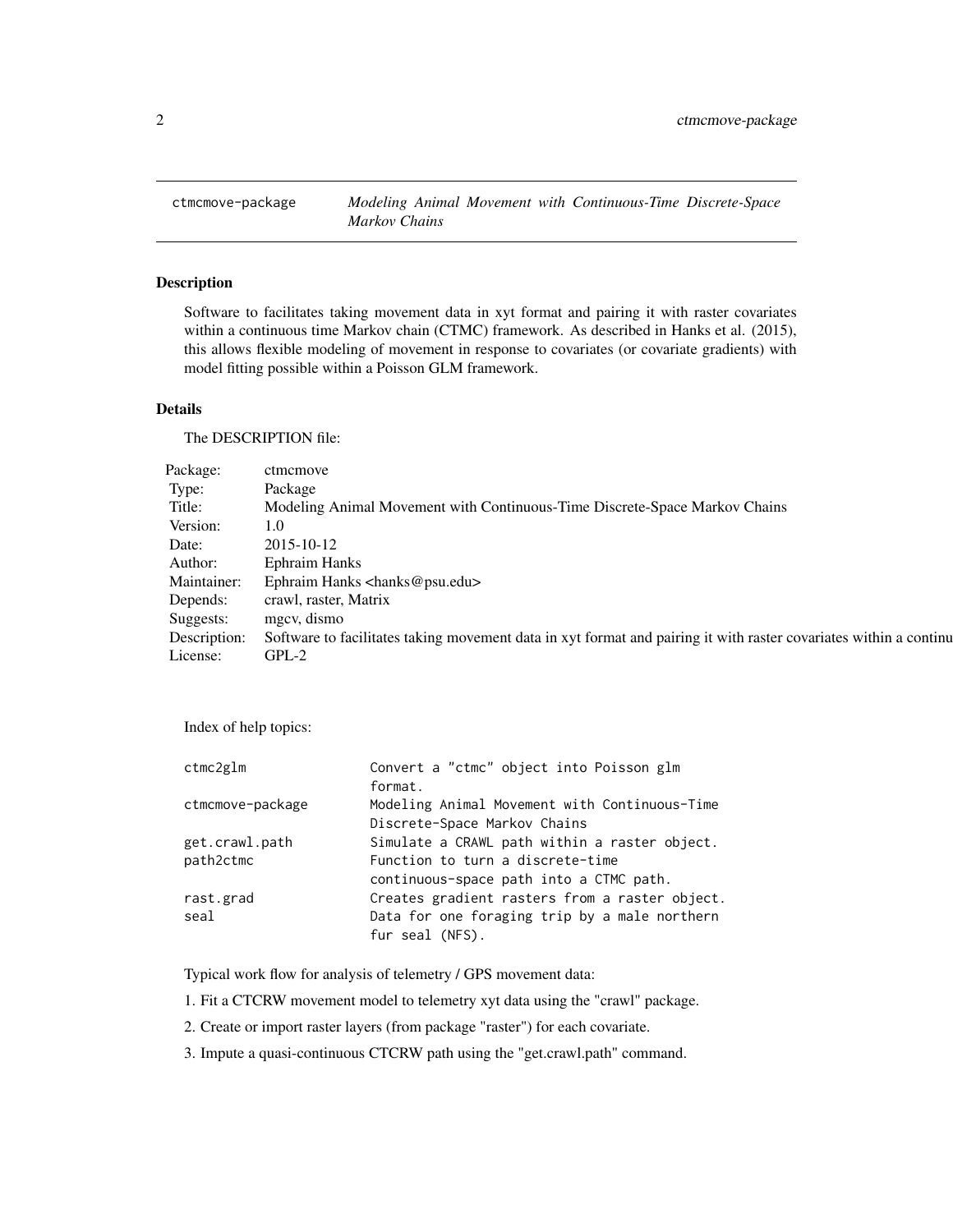4. Turn the quasi-continuous CRAWL path into a CTMC discrete-space path using the "path2ctmc" command.

5. Turn discrete-space path into Poisson GLM format using the "ctmc2glm" command.

6. Repeat #3 - #5 multiple times (M times). Stack together the response "z", model matrix "X", and offset "tau" elements from each imputed path.

7. Fit a Poisson GLM model to the stacked data with response "z", model matrix "X", offset "tau", and weights for each row equal to "1/M".

## Author(s)

Ephraim Hanks

Maintainer: Ephraim Hanks <hanks@psu.edu>

## References

Hanks, E. M.; Hooten, M. B. & Alldredge, M. W. Continuous-time Discrete-space Models for Animal Movement The Annals of Applied Statistics, 2015, 9, 145-165

Hanks, E.; Hooten, M.; Johnson, D. & Sterling, J. Velocity-Based Movement Modeling for Individual and Population Level Inference PLoS ONE, Public Library of Science, 2011, 6, e22795

Hooten, M. B.; Johnson, D. S.; Hanks, E. M. & Lowry, J. H. Agent-Based Inference for Animal Movement and Selection Journal of Agricultural, Biological, and Environmental Statistics, 2010, 15, 523-538

## Examples

```
##
## Example of using a CTMC model for movement
##
## Steps:
## 1. Fit CRAWL to telemetry data (not done here)
## 2. Create covariate raster objects (the CTMC will be on the raster
## grid cells)
## 3. Impute a CRAWL path
## 4. Turn quasi-continuous CRAWL path into a CTMC discrete-space path
## 5. Turn discrete-space path into latent Poisson GLM format
## 6. Fit a Poisson GLM model to the data
##
library(ctmcmove)
data(seal)
sim.obj=seal$sim.obj
cov.df=seal$cov.df
pred.times=seal$pred.times
```
xyt=seal\$locs[,3:1] head(xyt)

plot(xyt[,1:2],type="b")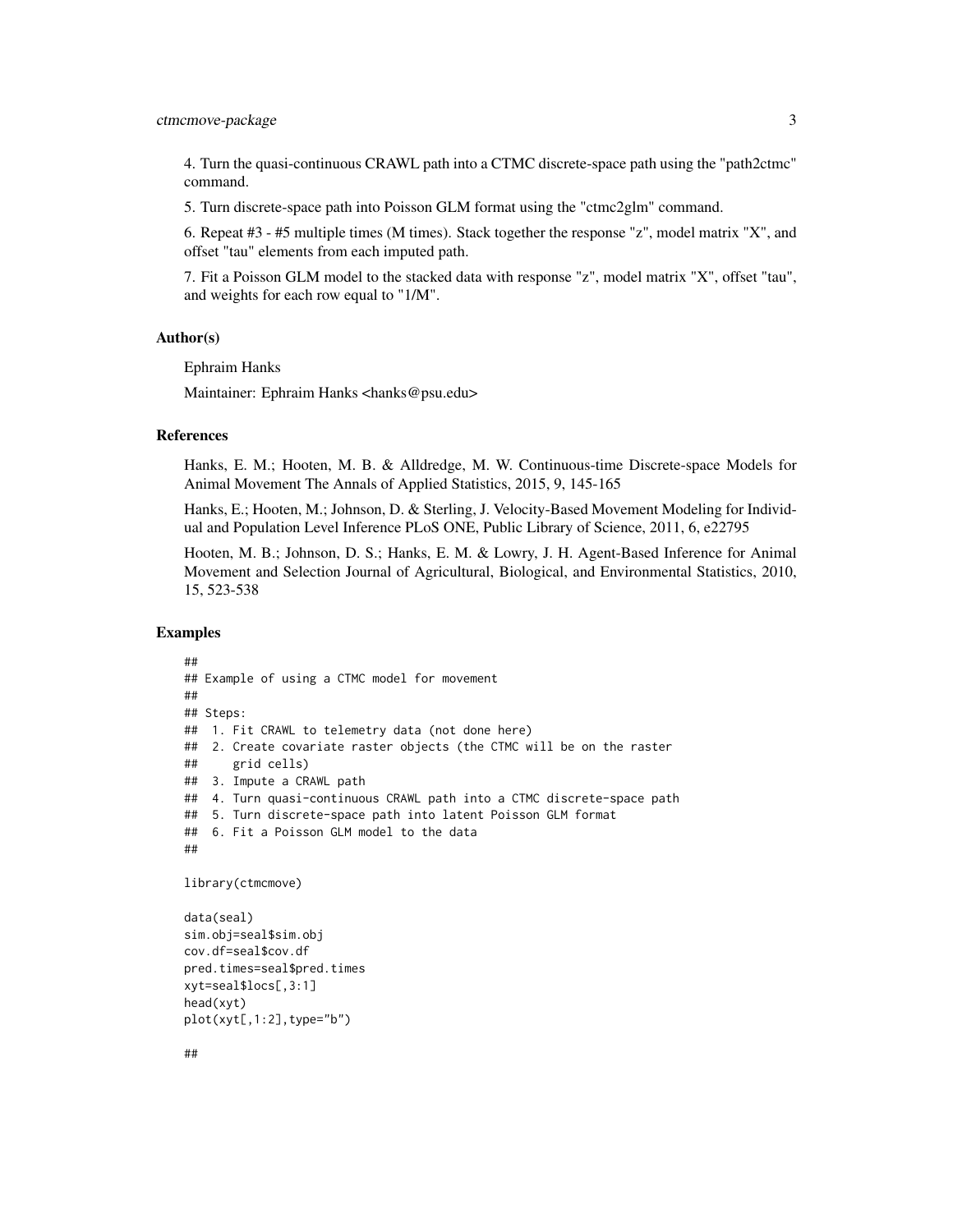```
## 2. Creating rasters
##
str(cov.df)
NN=sqrt(nrow(cov.df$X))
sst=matrix(seal$cov.df$X$sst,NN,byrow=TRUE)
sst=sst[NN:1,]
sst=raster(sst,xmn=min(seal$cov.df$X$x),xmx=max(seal$cov.df$X$x),
    ymn=min(seal$cov.df$X$y),ymx=max(seal$cov.df$X$y))
crs(sst)="+proj=longlat +datum=WGS84"
plot(sst)
chA=matrix(seal$cov.df$X$chA,NN,byrow=TRUE)
chA=chA[NN:1,]
chA=raster(chA,xmn=min(seal$cov.df$X$x),xmx=max(seal$cov.df$X$x),
    ymn=min(seal$cov.df$X$y),ymx=max(seal$cov.df$X$y))
crs(chA)="+proj=longlat +datum=WGS84"
pro=matrix(seal$cov.df$X$pro,NN,byrow=TRUE)
pro=pro[NN:1,]
npp=raster(pro,xmn=min(seal$cov.df$X$x),xmx=max(seal$cov.df$X$x),
    ymn=min(seal$cov.df$X$y),ymx=max(seal$cov.df$X$y))
crs(npp)="+proj=longlat +datum=WGS84"
int=sst
values(int) <- 1
d2r=int
rookery.cell=cellFromXY(int,xyt[1,1:2])
values(d2r)=NA
values(d2r)[rookery.cell]=0
d2r=distance(d2r)
grad.stack=stack(sst,chA,npp,d2r)
names(grad.stack) <- c("sst","cha","npp","d2r")
plot(sst)
points(xyt[,1:2],type="b")
plot(grad.stack)
##
## 3 Impute Quasi-Continuous Path Using Crawl
##
path=get.crawl.path(seal$sim.obj,int,
```

```
mintime=min(sim.obj$datetime),maxtime=max(sim.obj$datetime))
```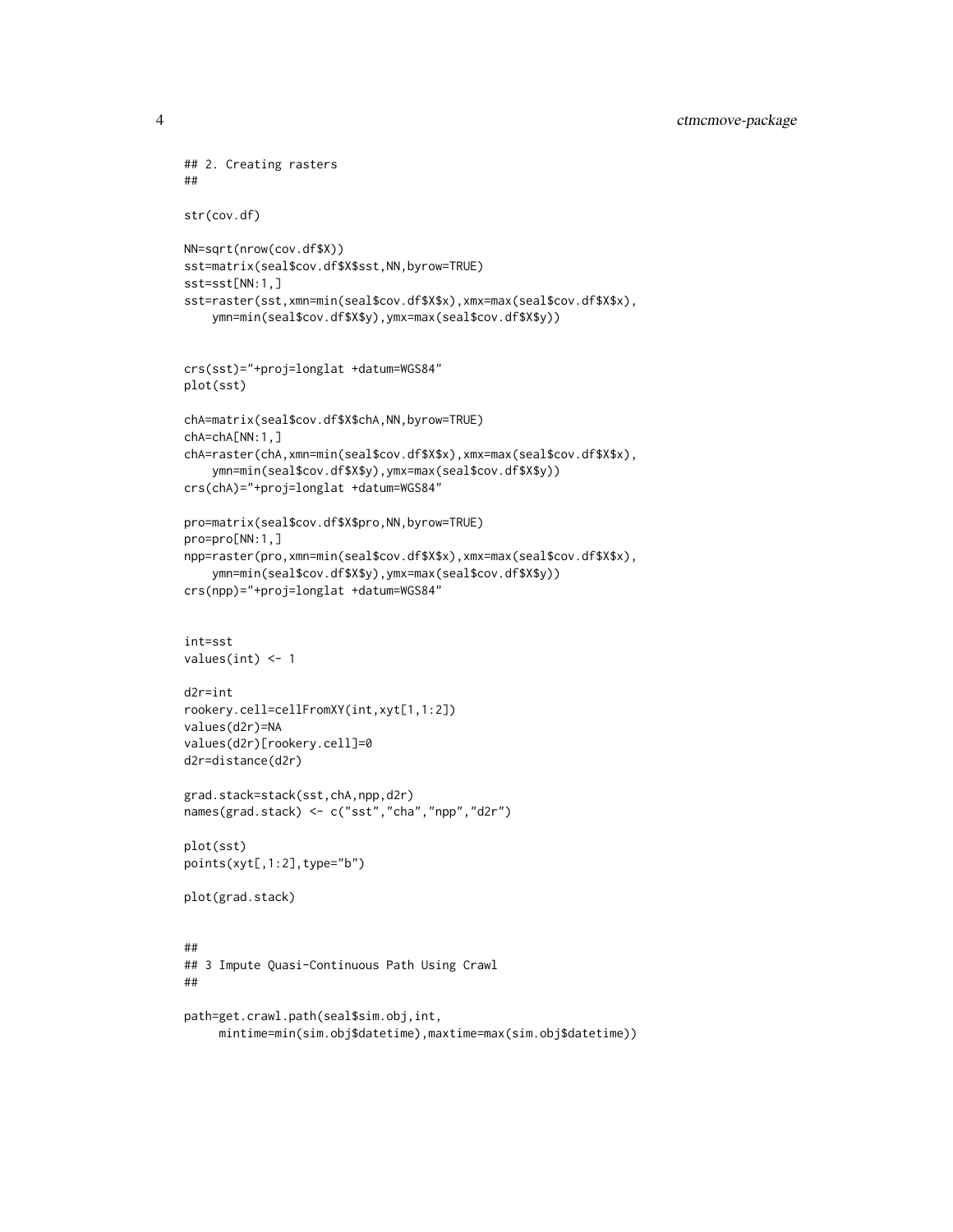```
ctmcmove-package 5
```

```
str(path)
plot(sst)
points(path$xy,col=2,type="l")
points(xyt[,1:2],type="b",pch=2)
plot(sst)
for(i in 1:15){
    path=get.crawl.path(seal$sim.obj,int,
         mintime=min(sim.obj$datetime),maxtime=max(sim.obj$datetime))
    points(path$xy,col=i,type="l")
}
points(xyt[,1:2],type="b",pch=20,cex=2,lwd=2)
##
## 4. Turn continuous space path into a CTMC discrete space path
##
ctmc=path2ctmc(path$xy,path$t,int)
str(ctmc)
##
## 5. Turn CTMC discrete path into latent Poisson GLM data
##
loc.stack=stack(int,sst)
names(loc.stack) <- c("Intercept","sst.loc")
glm.data=ctmc2glm(ctmc,loc.stack,grad.stack)
str(glm.data)
## now repeat 3-5 for 10 imputations
for(i in 2:10){
   path=get.crawl.path(seal$sim.obj,int,
         mintime=min(sim.obj$datetime),maxtime=max(sim.obj$datetime))
    ctmc=path2ctmc(path$xy,path$t,int)
    glm.data=rbind(glm.data,ctmc2glm(ctmc,loc.stack,grad.stack))
}
str(glm.data)
## remove transitions that are nearly instantaneous
idx.0=which(glm.data$tau<10^-10)
idx.0
glm.data=glm.data[-idx.0,]
summary(glm.data)
##
## 6. Fit Poisson GLM and Poisson GAM with time-varying coefficients
```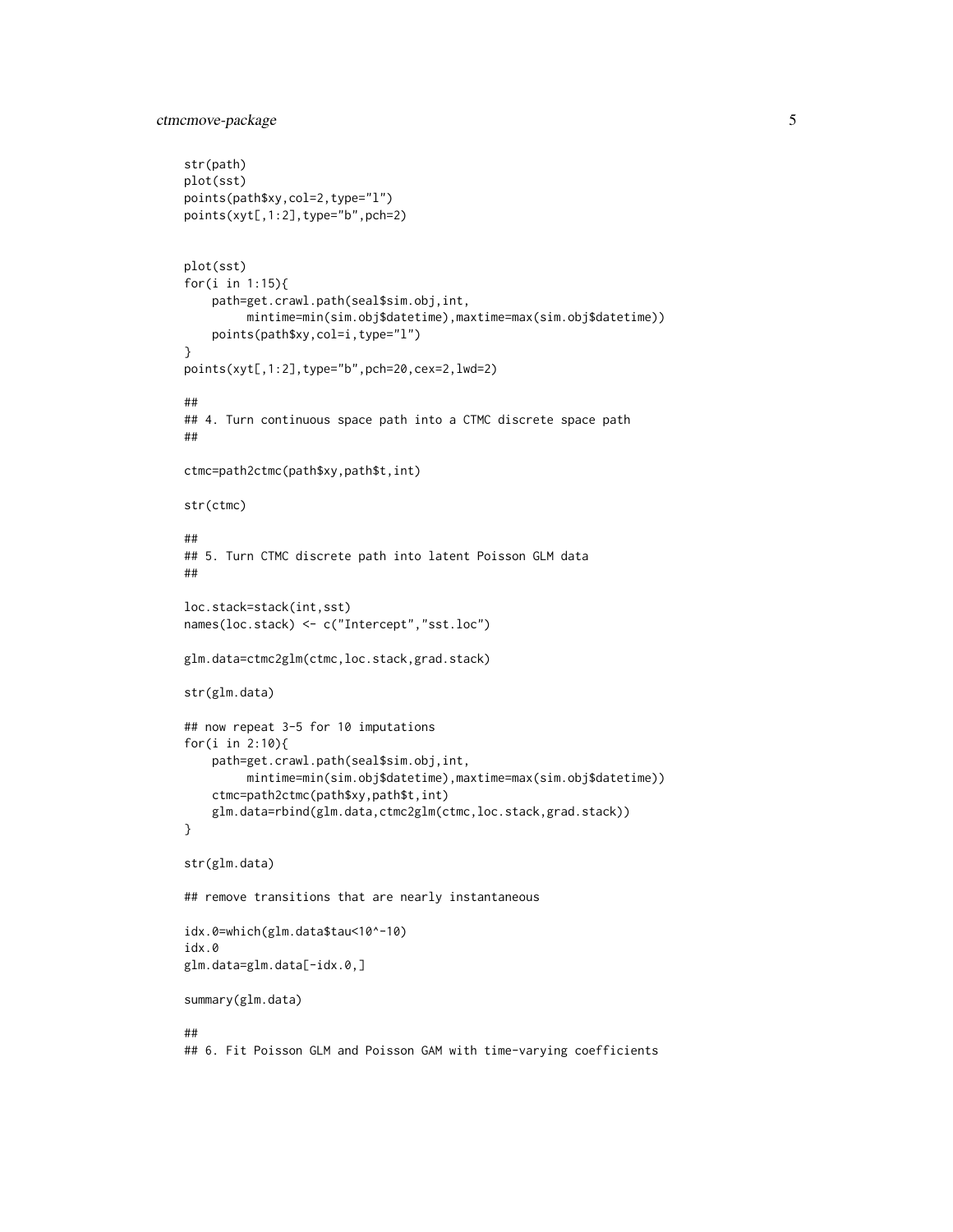```
## (here we are fitting all "M" paths simultaneously,
## giving each one a weight of "1/M")
fit=glm(z~cha+npp+sst+crw+d2r+sst.loc,
   weights=rep(1/10,nrow(glm.data)),family="poisson",offset=log(tau),data=glm.data)
summary(fit)
##
## 6. (Alternate) We can use any software which fits Poisson glm data.
## The following uses "gam" in package "mgcv" to fit a time-varying
## effect of "d2r" using penalized regression splines. The result
## is similar to that found in:
##
## Hanks, E.; Hooten, M.; Johnson, D. & Sterling, J. Velocity-Based
## Movement Modeling for Individual and Population Level Inference
## PLoS ONE, Public Library of Science, 2011, 6, e22795
##
library(mgcv)
fit=gam(z~cha+npp+sst+crw++s(t,by=-d2r),
   weights=rep(1/10,nrow(glm.data)),family="poisson",offset=log(tau),data=glm.data)
summary(fit)
plot(fit)
```
ctmc.sim *Code to simulate a continuous-time Markov chain.*

## Description

Simulates a CTMC with given rate matrix (Q) for a time (T), or until it reaches a final absorbing state.

## Usage

```
ctmc.sim(Q,start.state=1,T=1,final.state=NA)
```

| $\circ$     | A square matrix. Either a rate matrix or the infinitesimal generator of the<br>CTMC.            |
|-------------|-------------------------------------------------------------------------------------------------|
| start.state | An integer - the starting state for the simulation.                                             |
|             | A numeric value greater than zero. The time window for simulating the CTMC<br>will be $[0,T]$ . |

<span id="page-5-0"></span>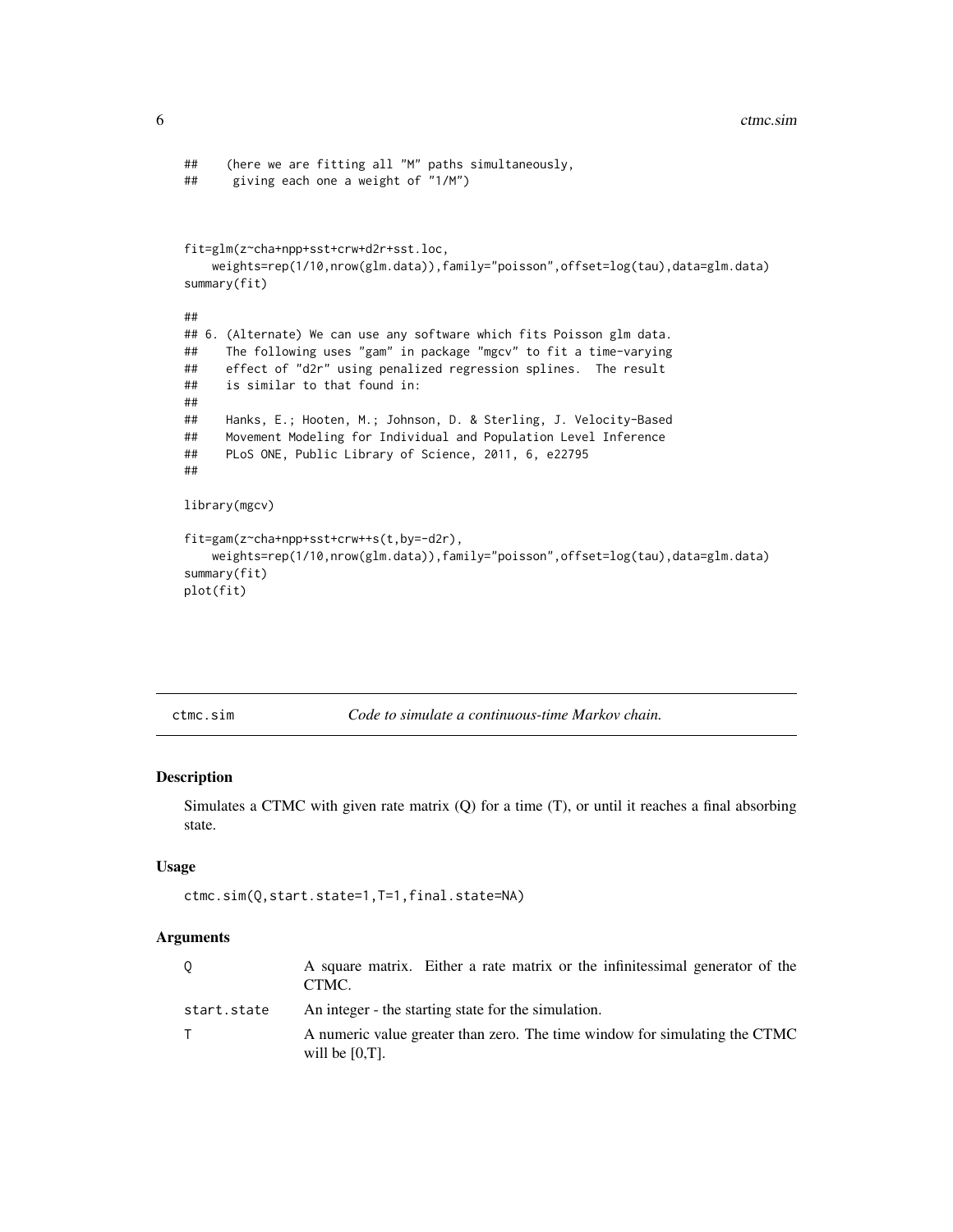## <span id="page-6-0"></span>ctmc2glm 7

| final.state | Either NA or an integer. If an integer, the chain will be simulated until it enters |
|-------------|-------------------------------------------------------------------------------------|
|             | the "final state", at which time the simulation will be terminated.                 |

## Details

This code uses the Gillespie algorithm to simulate a CTMC path in continuous time.

## Value

| ec. | A vector of the sequential grid cells (the embedded chain) in the CTMC move-<br>ment path |
|-----|-------------------------------------------------------------------------------------------|
| rt. | A vector of residence times in each sequential grid cell in the CTMC movement<br>path     |

## Author(s)

Ephraim M. Hanks

## References

None

## Examples

```
## For example code, do
##
## > help(ctmcMove)
```
ctmc2glm *Convert a "ctmc" object into Poisson glm format.*

## Description

Transforms a "ctmc" object and covariate rasters into data suitable for analysis using Poisson GLM software (like glm in R).

## Usage

```
ctmc2glm(ctmc, stack.static, stack.grad, crw = TRUE,
    normalize.gradients = FALSE, grad.point.decreasing = TRUE,
    include.cell.locations=TRUE,directions=4,zero.idx=integer())
```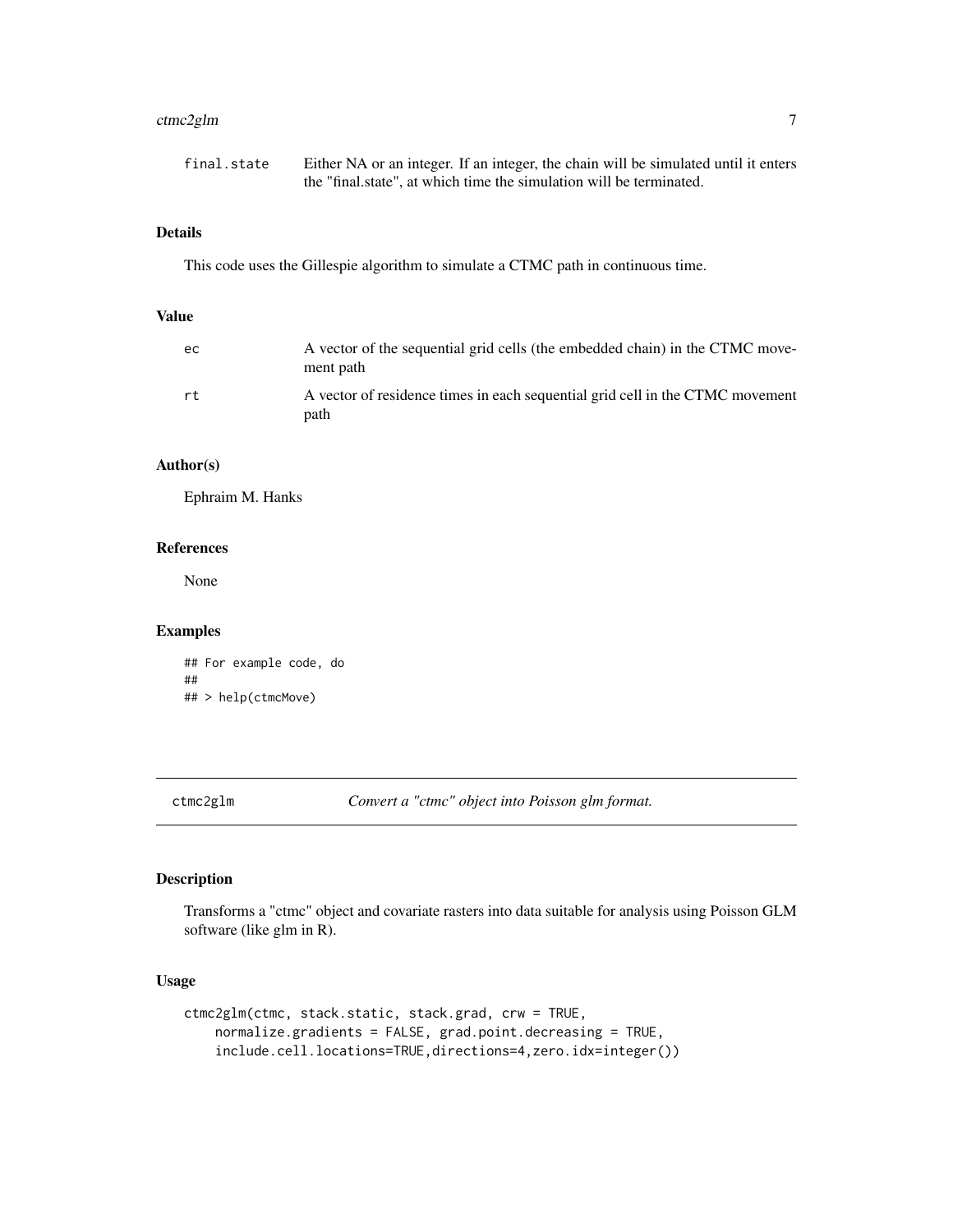## Arguments

| ctmc                   | A "ctmc" object (output from "path2ctmc").                                                                                                                                                                                                                            |
|------------------------|-----------------------------------------------------------------------------------------------------------------------------------------------------------------------------------------------------------------------------------------------------------------------|
| stack.static           | A rasterStack object, where each layer in the stack is a location-based covariate.                                                                                                                                                                                    |
| stack.grad             | A rasterStack object, where each layer in the stack is a directional gradient-based<br>covariate                                                                                                                                                                      |
| crw                    | Logical. If TRUE (default), an autocovariate is created for each cell visited in<br>the CTMC movement path. The autocovariate is a unit-length directional vector<br>pointing from the center of the most recent grid cell to the center of the current<br>grid cell. |
| normalize.gradients    |                                                                                                                                                                                                                                                                       |
|                        | Logical. Default is FALSE. If TRUE, then all gradient covariates are normalized<br>by dividing by the length of the gradient vector at each point.                                                                                                                    |
| grad.point.decreasing  |                                                                                                                                                                                                                                                                       |
|                        | Logical. If TRUE, then the gradient covariates are positive in the direction of<br>decreasing values of the covariate. If FALSE, then the gradient covariates are<br>positive in the direction of increasing values of the covariate (like a true gradi-<br>ent).     |
| include.cell.locations |                                                                                                                                                                                                                                                                       |
|                        | Logical. If TRUE, then the $x$ and $y$ locations of the centers of the $(1)$ current<br>and (2) neighboring raster cells will be returned for each row in the created data<br>matrix.                                                                                 |
| directions             | Integer. Either 4 (indicating a "Rook's neighborhood" of 4 neighboring grid<br>cells) or 8 (indicating a "King's neighborhood" of 8 neighboring grid cells).                                                                                                          |
| zero.idx               | Integer vector of the indices of raster cells that are not passable and should be<br>excluded. These are cells where movement should be impossible. Default is<br>zero.idx=integer().                                                                                 |

## Details

This code creates one data row for each possible transition from each grid cell visited by the CTMC path.

## Value

| z   | Response variable (either zero or 1) for analysis using GLM software.                                                            |
|-----|----------------------------------------------------------------------------------------------------------------------------------|
| X   | Matrix of predictor variables for analysis using GLM software. Created from<br>the location-based and gradient-based covariates. |
| tau | Offset for each row in a Poisson GLM with log link.                                                                              |
| t   | Vector of the time each raster grid cell was entered                                                                             |

## Author(s)

Ephraim M. Hanks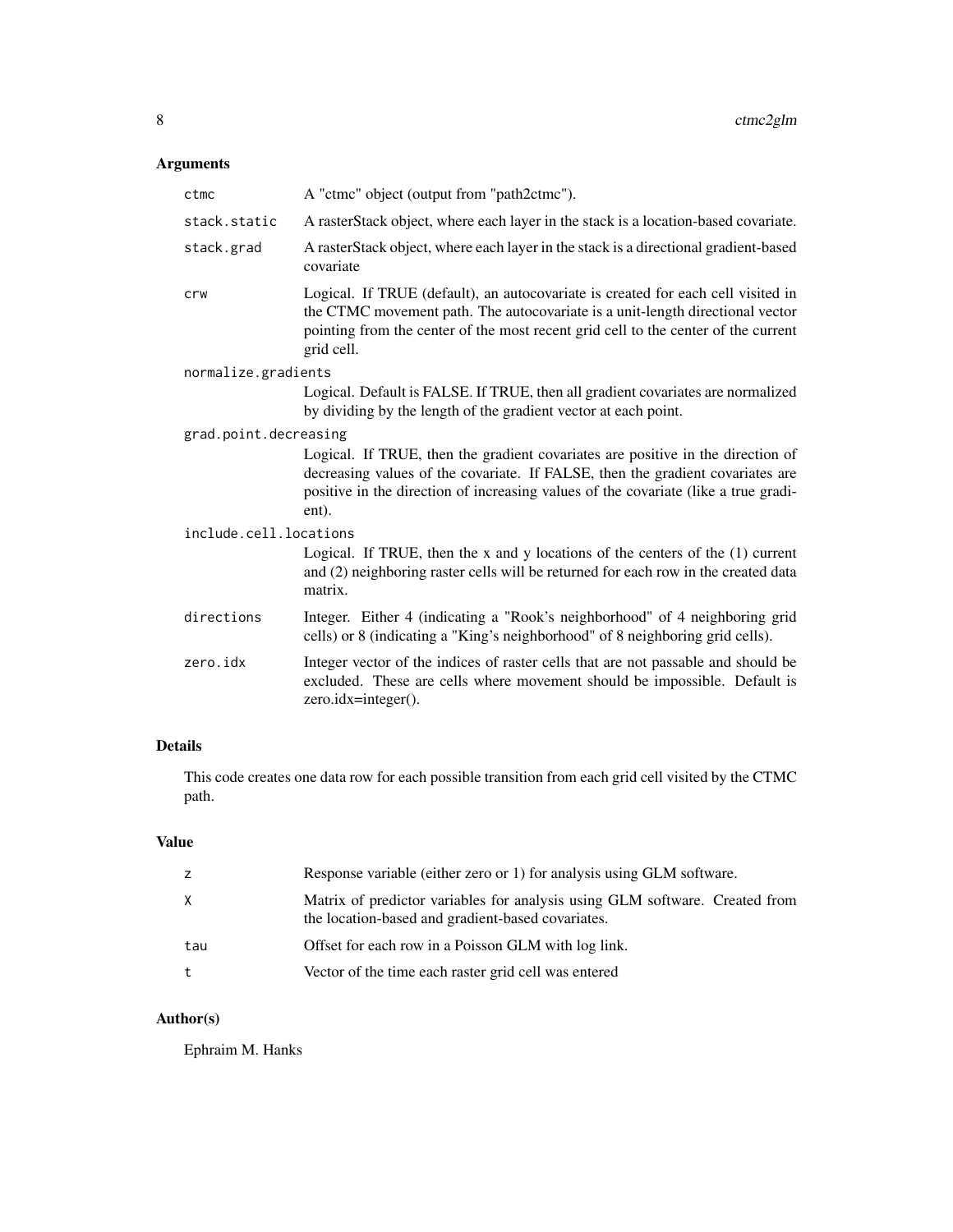## <span id="page-8-0"></span>get.rate.matrix 9

## References

Hanks, E. M.; Hooten, M. B. & Alldredge, M. W. Continuous-time Discrete-space Models for Animal Movement The Annals of Applied Statistics, 2015, 9, 145-165

## Examples

```
## For example code, do
##
## > help(ctmcMove)
```
get.rate.matrix *Create a CTMC rate matrix from rasters and parameter estimates.*

## Description

Creates a CTMC rate matrix from rasters and parameter estimates (perhaps from a GLM analysis).

## Usage

```
get.rate.matrix(object, stack.static, stack.grad,
   normalize.gradients = FALSE, grad.point.decreasing = TRUE,
   directions=4, zero.idx=integer(), coef)
```

| object                | A fitted GLM or GAM object used to fit the CTMC movement model                                                                                                                                                                                                    |
|-----------------------|-------------------------------------------------------------------------------------------------------------------------------------------------------------------------------------------------------------------------------------------------------------------|
| stack.static          | A rasterStack object, where each layer in the stack is a location-based covariate.                                                                                                                                                                                |
| stack.grad            | A rasterStack object, where each layer in the stack is a directional gradient-based<br>covariate                                                                                                                                                                  |
| normalize.gradients   |                                                                                                                                                                                                                                                                   |
|                       | Logical. Default is FALSE. If TRUE, then all gradient covariates are normalized<br>by dividing by the length of the gradient vector at each point.                                                                                                                |
| grad.point.decreasing |                                                                                                                                                                                                                                                                   |
|                       | Logical. If TRUE, then the gradient covariates are positive in the direction of<br>decreasing values of the covariate. If FALSE, then the gradient covariates are<br>positive in the direction of increasing values of the covariate (like a true gradi-<br>ent). |
| directions            | Integer. Either 4 (indicating a "Rook's neighborhood" of 4 neighboring grid<br>cells) or 8 (indicating a "King's neighborhood" of 8 neighboring grid cells).                                                                                                      |
| zero.idx              | Integer vector of the indices of raster cells that are not passable and should be<br>excluded. These are cells where movement should be impossible. Default is<br>$zero.idx = integer()$ .                                                                        |
| coef                  | A vector of coefficents to use in place of those in 'object'                                                                                                                                                                                                      |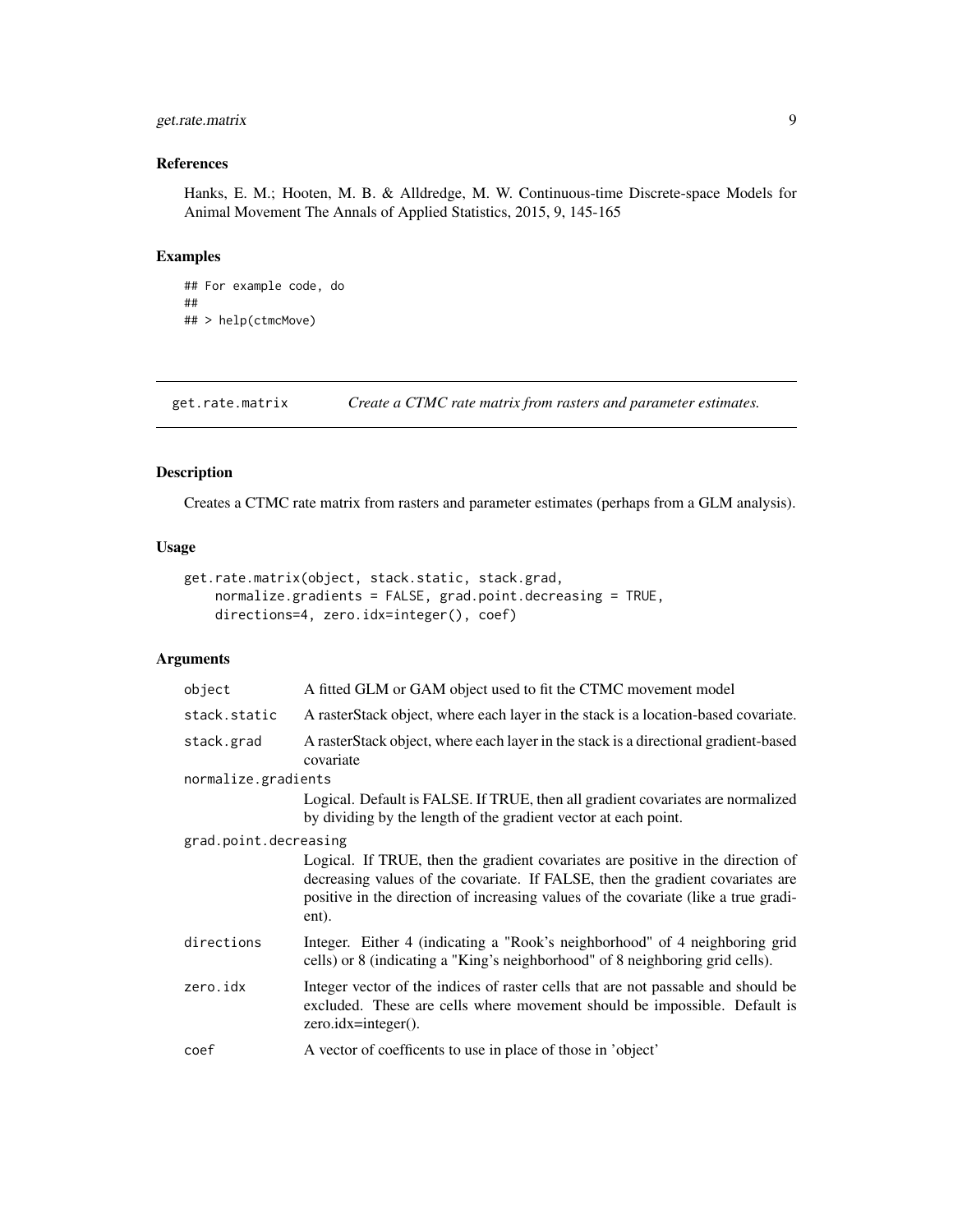## <span id="page-9-0"></span>Details

This function takes the covariate rasters in stack.static (motility covariates) and stack.grad (gradient covariates) and creates a CTMC rate matrix defining movement between all neighboring raster grid cells. It is NOT possible to include an autocovariate here ("crw" in ctmc2glm). If such was included in the original fitted model, then the crw term is set equal to zero.

## Value

An n-by-n Matrix of CTMC rate values.

## Author(s)

Ephraim M. Hanks

#### References

Hanks, E. M.; Hooten, M. B. & Alldredge, M. W. Continuous-time Discrete-space Models for Animal Movement. The Annals of Applied Statistics, 2015, 9, 145-165

## Examples

```
## For example code, do
##
## > help(ctmcMove)
```
get.UD *Find the stationary distribution of the CTMC.*

## Description

Finds the stationary distribution (proportional utilization distribution) implied by a CTMC movement model with a given rate matrix.

## Usage

```
get.UD(R,method="lu",maxiter, start, tol)
```

| R       | Rate matrix with $R[i,j]$ equal to the CTMC rate of movement from raster cell i<br>to neighboring raster cell j. $R[i,j]=0$ implies that cells i and j are not first order<br>neighbors. |
|---------|------------------------------------------------------------------------------------------------------------------------------------------------------------------------------------------|
| method  | Either "lu" (default) or "limit". See Details for a description of the two methods.                                                                                                      |
| start   | A value for the starting distribution for the 'limit' method. Defaults to 1/num.<br>cells. Ignored for method='lu'.                                                                      |
| maxiter | Total number of iterations for limit method if tolerance not reached first. De-<br>faults to 100. Ignored for method='lu'.                                                               |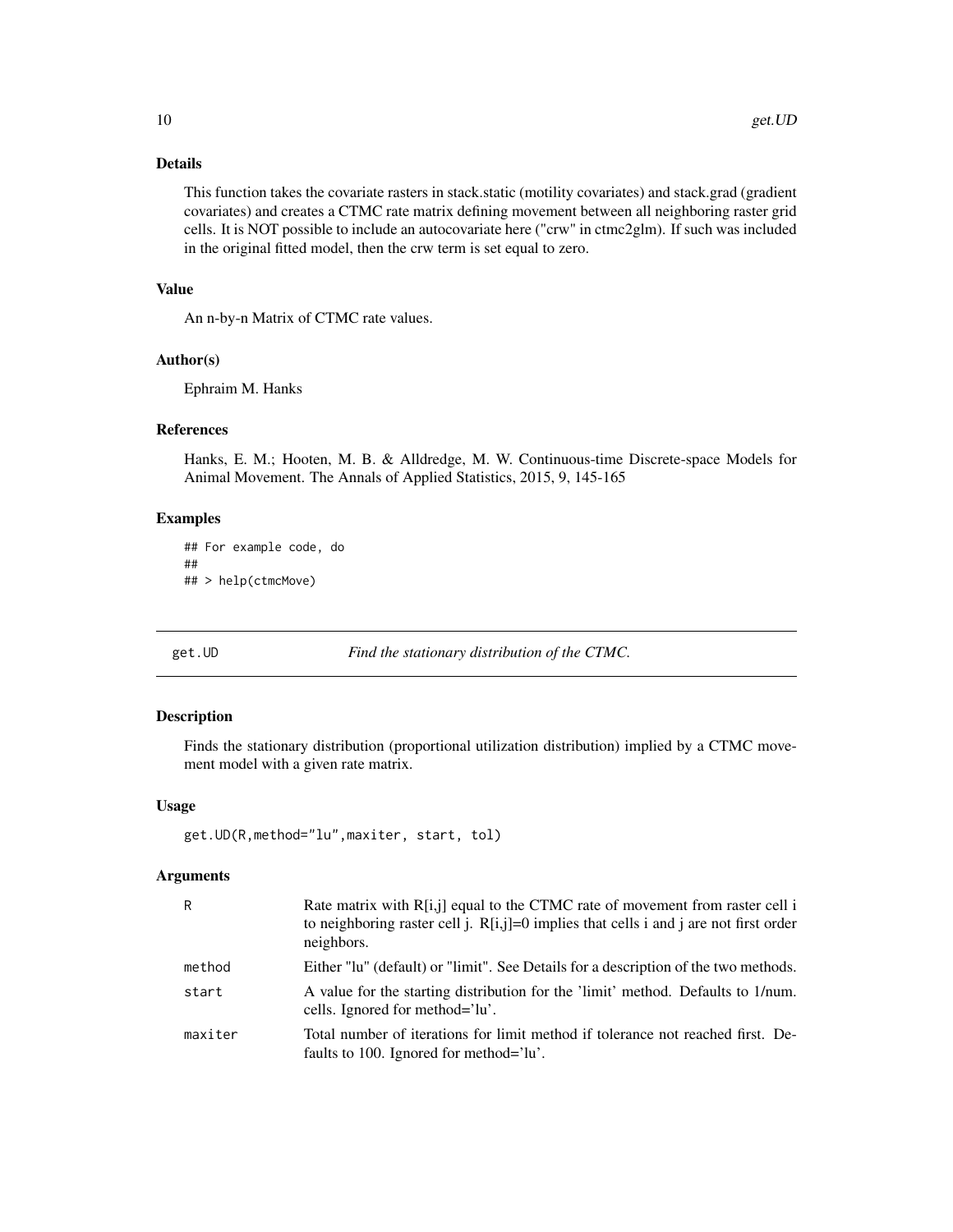#### <span id="page-10-0"></span>mcmc.fmove 11

tol Value used to assess convergence for limit method. If max(abs(pi1-pi0)) $lt$ tol, limit method has converged. Defaults to sqrt(.Machine\$double.eps)

#### Details

This calculates the stationary distribution of the CTMC. If method="lu", then the method used is the method on pg. 455 of Harrod and Plemmons (1984). If method="limit", then the stationary distribution is approximated by brute-force simulation. If R is a sparse Matrix object, then sparse matrix methods are used, making this calculation extremely efficient.

## Value

Vector of the stationary distribution at each raster grid cell

## Author(s)

Ephraim M. Hanks

## References

Harrod, W. J. & Plemmons, R. J. Comparison of some direct methods for computing stationary distributions of Markov chains. SIAM Journal on Scientific and Statistical Computing, 1984, 5, 453-469

## Examples

```
## For example code, do
##
## > help(ctmcMove)
```
mcmc.fmove *Fit continuous-time functional movement model to telemetry data.*

## Description

Fits a functional movement model to telemetry data following Buderman et al., 2015.

## Usage

mcmc.fmove(xy,t,fdabasis,tpred=t,QQ="CAR2",a=1,b=1,r=1,q=1, n.mcmc=100,num.paths.save=10,sigma.fixed=NA)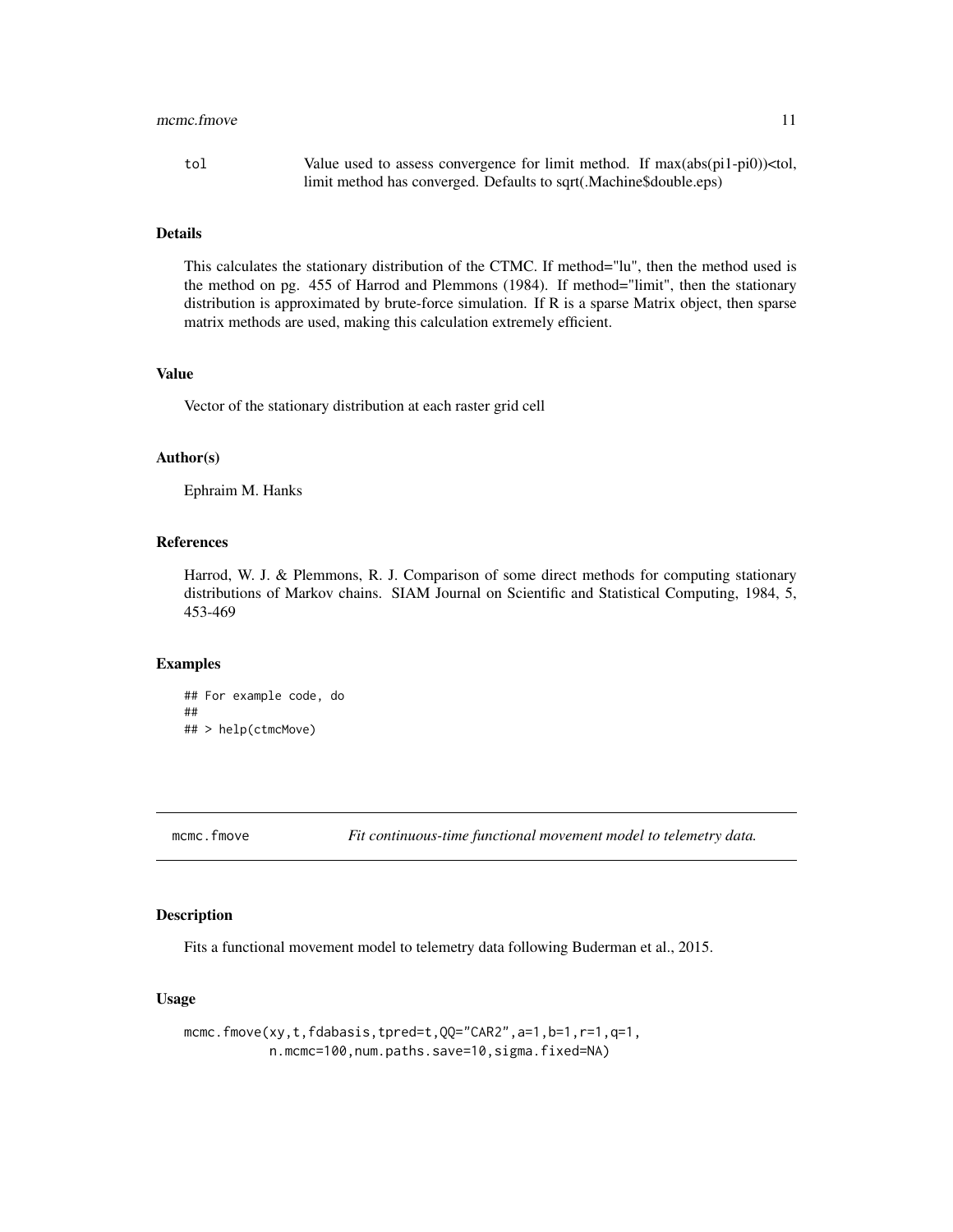## Arguments

| xy          | A two-column matrix with each row corresponding to the x,y locations of a<br>telemetry location.                                                                                                                                                                                                                                                |
|-------------|-------------------------------------------------------------------------------------------------------------------------------------------------------------------------------------------------------------------------------------------------------------------------------------------------------------------------------------------------|
| t           | A numeric vector of length = $nrow(xy)$ , with the i-th entry corresponding to the<br>time of the i-th telemetry location in xy.                                                                                                                                                                                                                |
| fdabasis    | A "basisfd" object, typically resulting from a call to "create.bspline.basis" in the<br>fda package. Other basis functions can be used.                                                                                                                                                                                                         |
| tpred       | Numeric vector of times to impute the quasi-continuous path.                                                                                                                                                                                                                                                                                    |
| QQ          | The precision matrix of the fda basis coefficients. This can either be a string,<br>taking on values of "CAR1" or "CAR2", or can be a user specified matrix (or<br>sparse matrix using the Matrix package) of dimension equal to the number of<br>basis functions in fdabasis. Defaults to "CAR2". "CAR1" will result in less-<br>smooth paths. |
| a           | The shape parameter of the inverse gamma prior on the observation variance.                                                                                                                                                                                                                                                                     |
| b           | The scale parameter of the inverse gamma prior on the observation variance.                                                                                                                                                                                                                                                                     |
| r           | The shape parameter of the inverse gamma prior on the partial sill parameter of<br>the spline basis coefficients.                                                                                                                                                                                                                               |
| q           | The scale parameter of the inverse gamma prior on the partial sill parameter of<br>the spline basis coefficients.                                                                                                                                                                                                                               |
| $n$ . mcmc  | Number of meme iterations to run.                                                                                                                                                                                                                                                                                                               |
|             | num.paths.save Number of quasi-continuous path realizations to save. Defaults to 10.                                                                                                                                                                                                                                                            |
| sigma.fixed | Numeric value (or the default NA). If NA, then the observation variance sigma^2<br>is estimated using MCMC. If a numeric value, this is the fixed standard deviation<br>of the observation error.                                                                                                                                               |

## Details

Fits the functional movement model of Buderman et al., 2015, and outputs quasi-continuous paths that stochastically interpolate between telemetry locations. The model fit is as follows (written out for 1-D):

y\_t = observed location at time t

 $z_t = Sum_k beta_k * phi_k(t) = true location at time t, expressed using a linear combination of$ spline basis functions phi\_k(t).

 $y_t - N(z_t, sigma^2)$ beta ~  $N(0, \tan^2 \sqrt[2a]{Q^2-1})$ sigma $\text{A}2 \sim \text{IG}(a,b)$ 

tau^2 ~  $IG(r,q)$ 

## Value

| s2.save   | Numeric vector of the values of sigma <sup><math>\lambda</math>2</sup> at each mcmc iteration |
|-----------|-----------------------------------------------------------------------------------------------|
| tau2.save | Numeric vector of the values of tau <sup><math>\lambda</math></sup> at each mcmc iteration    |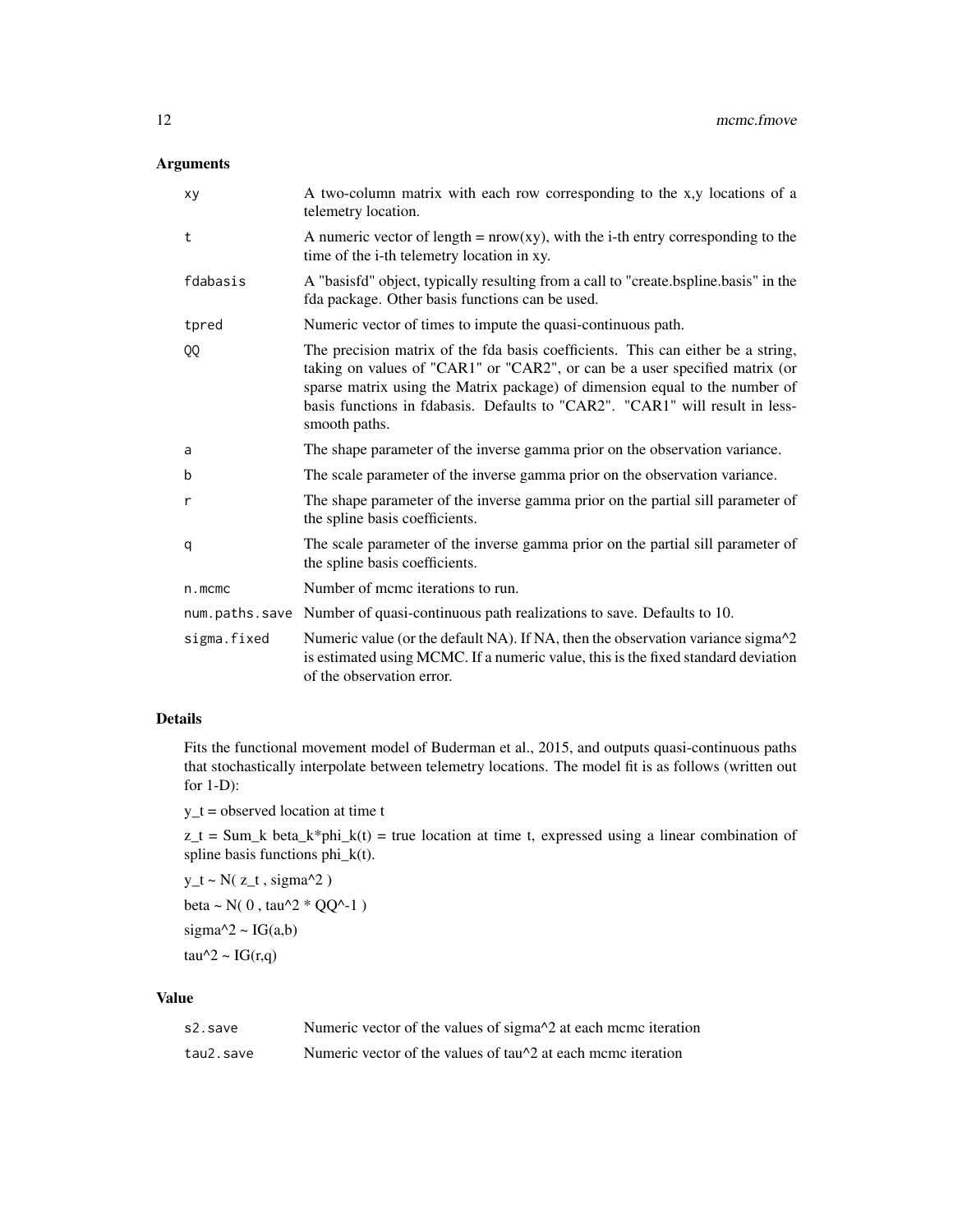## <span id="page-12-0"></span>path2ctmc 13

| pathlist | A list of length num.paths.save, with each item itself being a list with two en-                         |
|----------|----------------------------------------------------------------------------------------------------------|
|          | tries:                                                                                                   |
|          | $xy = a$ matrix with rows corresponding to x,y locations of the quasi-continuous<br>path imputation      |
|          | $t = a$ vector with entries corresponding to the times at which the quasi-continuous<br>path was imputed |

## Author(s)

Ephraim M. Hanks

## References

Buderman, F.E.; Hooten, M. B.; Ivan, J. S. and Shenk, T. M. A functional model for characterizing long-distance movement behavior. Methods in Ecology and Evolution, 2016, 7, 264-273.

## Examples

```
## For example code, do
##
## > help(ctmcMove)
```

| path2ctmc | Function to turn a discrete-time continuous-space path into a CTMC |
|-----------|--------------------------------------------------------------------|
|           | path.                                                              |

## Description

This function takes a movement path defined by xyt values (not necessarily equally spaced in time), and converts it into a CTMC path (a continuous-time discrete-space path on grid cells in a raster).

## Usage

```
path2ctmc(xy, t, rast,directions=4,zero.idx=integer(),print.iter=FALSE,
method="ShortestPath")
```

| xy         | A matrix of x,y locations at T time points.                                                                                                                                                |
|------------|--------------------------------------------------------------------------------------------------------------------------------------------------------------------------------------------|
| t          | A vector of T times associated with the T locations in "xy".                                                                                                                               |
| rast       | A raster object or raster stack object that will define the discrete-space grid cells<br>for the CTMC movement path.                                                                       |
| directions | Integer. Either 4 (indicating a "Rook's neighborhood" of 4 neighboring grid<br>cells) or 8 (indicating a "King's neighborhood" of 8 neighboring grid cells).                               |
| zero.idx   | Integer vector of the indices of raster cells that are not passable and should be<br>excluded. These are cells where movement should be impossible. Default is<br>$zero.idx = integer()$ . |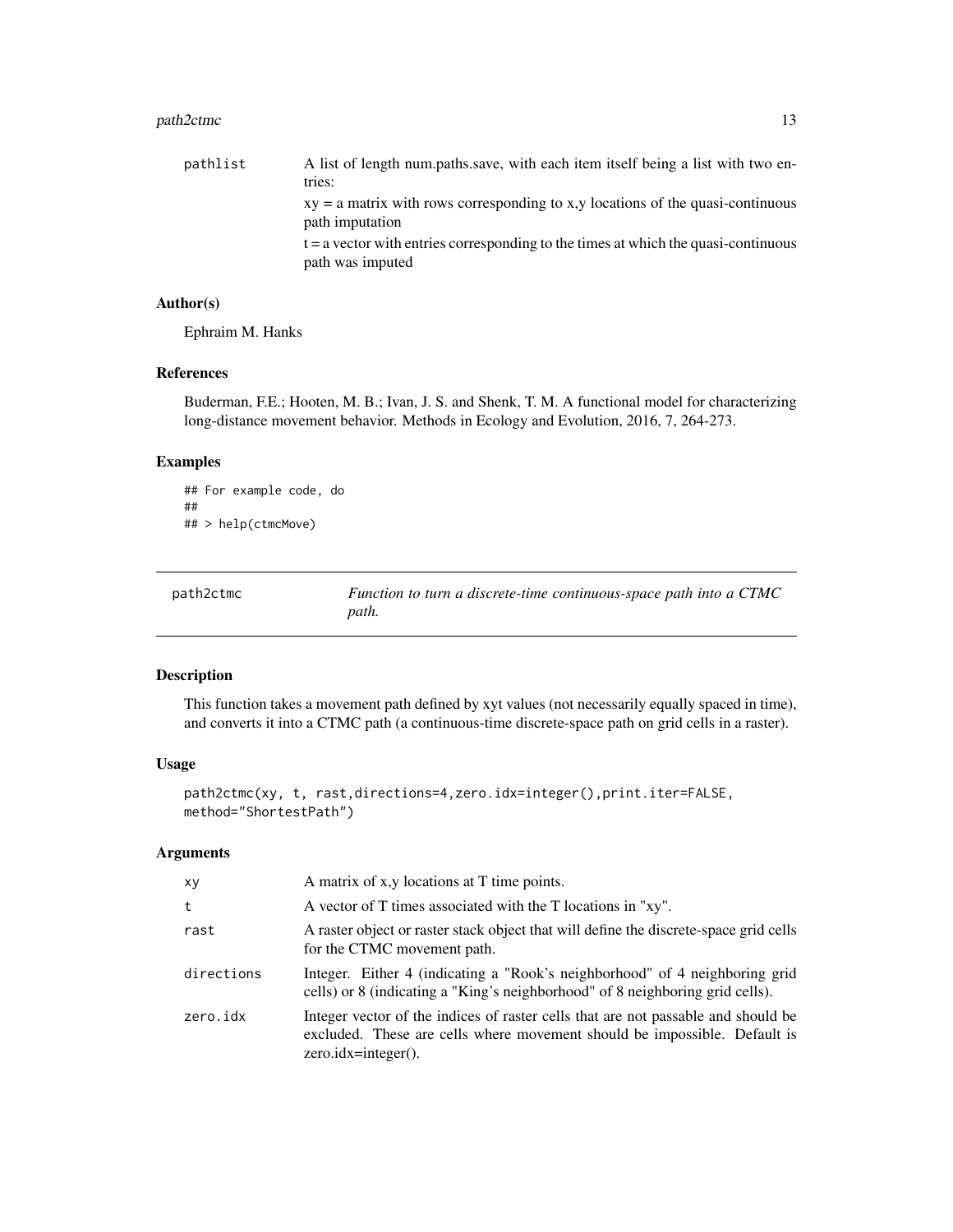<span id="page-13-0"></span>

| print.iter | Logical. If true, then the progress stepping through each observed location in<br>"xy" and "t" will be output in the terminal.                                                                                                                                                                                                                                                                    |
|------------|---------------------------------------------------------------------------------------------------------------------------------------------------------------------------------------------------------------------------------------------------------------------------------------------------------------------------------------------------------------------------------------------------|
| method     | Specifies interpolation method. Either "ShortestPath", which uses the shortest<br>graphical path on the raster graph, or "LinearInterp", which linearly interpolates<br>between observed locations. "ShortestPath" is slower, slightly more accurate,<br>and allows for impassible barriers specified through "zero.idx". "LinearInterp"<br>is faster but does not allow for impassible barriers. |

## Details

This takes a xyt path and turns it into a list of the embedded chain and residence times of a continuous time Markov chain walk on the graph. A "zero.idx" indicates impassible grid cells. When successive  $(x,y)$  locations are not in the same grid cell, a shortest path between locations is found using the "shortestPath" function from gdistance, and the time between (x,y) locations is then evenly divided between all grid cells in the shortest path.

#### Value

| ec          | A vector of the sequential grid cells (the embedded chain) in the CTMC move-<br>ment path |
|-------------|-------------------------------------------------------------------------------------------|
| rt          | A vector of residence times in each sequential grid cell in the CTMC movement<br>path     |
| trans.times | A vector of times in which the movement path enters the grid cell in "ec".                |

## Author(s)

Ephraim M. Hanks

## References

Hanks, E. M.; Hooten, M. B. & Alldredge, M. W. Continuous-time Discrete-space Models for Animal Movement The Annals of Applied Statistics, 2015, 9, 145-165

## Examples

```
## For example code, do
##
## > help(ctmcMove)
```
Pctmc *Transition Matrix of a CTMC*.

## Description

Computes the transition matrix  $P(t)$  of a CTMC with given rate matrix  $(Q)$  and time  $(t)$ .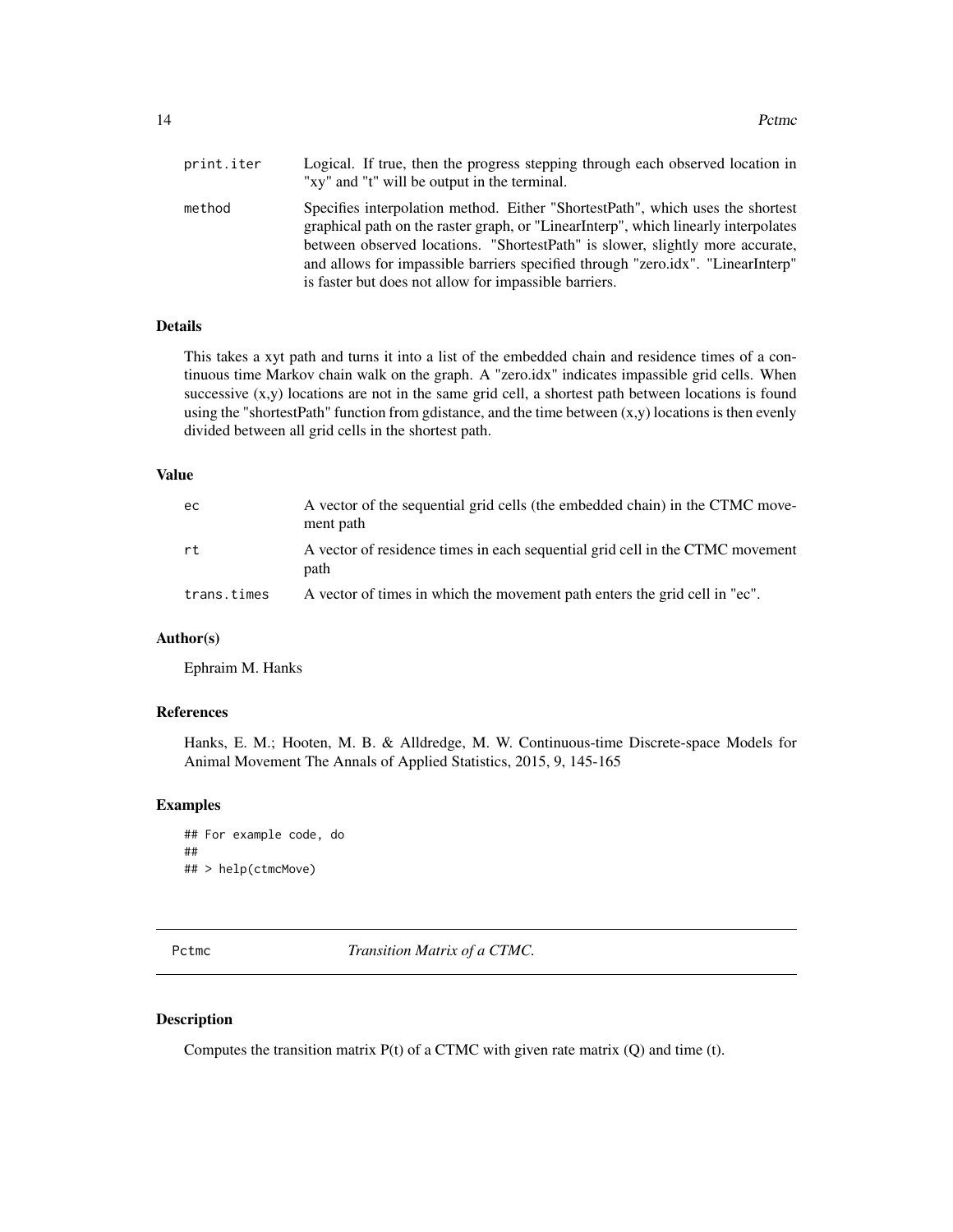#### <span id="page-14-0"></span>rast.grad 15

## Usage

Pctmc(Q,t)

#### Arguments

| A square matrix. Either a rate matrix or the infinitesimal generator of the |  |  |  |  |
|-----------------------------------------------------------------------------|--|--|--|--|
| CTMC.                                                                       |  |  |  |  |
| A numeric value - the time step.                                            |  |  |  |  |

## Details

Uses the method of homogenization to compute the probability transition matrix given by  $exp(Q^*t)$ .

## Value

A square matrix P with entries  $P[i,j]=Prob(X(t)=j|X(0)=i)$ 

## Author(s)

Ephraim M. Hanks

## References

Hanks, E. M.; Hooten, M. B. & Alldredge, M. W. Continuous-time Discrete-space Models for Animal Movement The Annals of Applied Statistics, 2015, 9, 145-165

## Examples

## For example code, do ## ## > help(ctmcMove)

rast.grad *Creates gradient rasters from a raster object.*

## Description

This function takes a raster stack or raster object and creates two matrices for each raster layer, one which contains the x coordinates of the gradient of the raster layer and one which contains the y coordinates of the gradient of the raster layer.

## Usage

```
rast.grad(rasterstack)
```
#### Arguments

rasterstack A raster layer or raster stack from package "raster".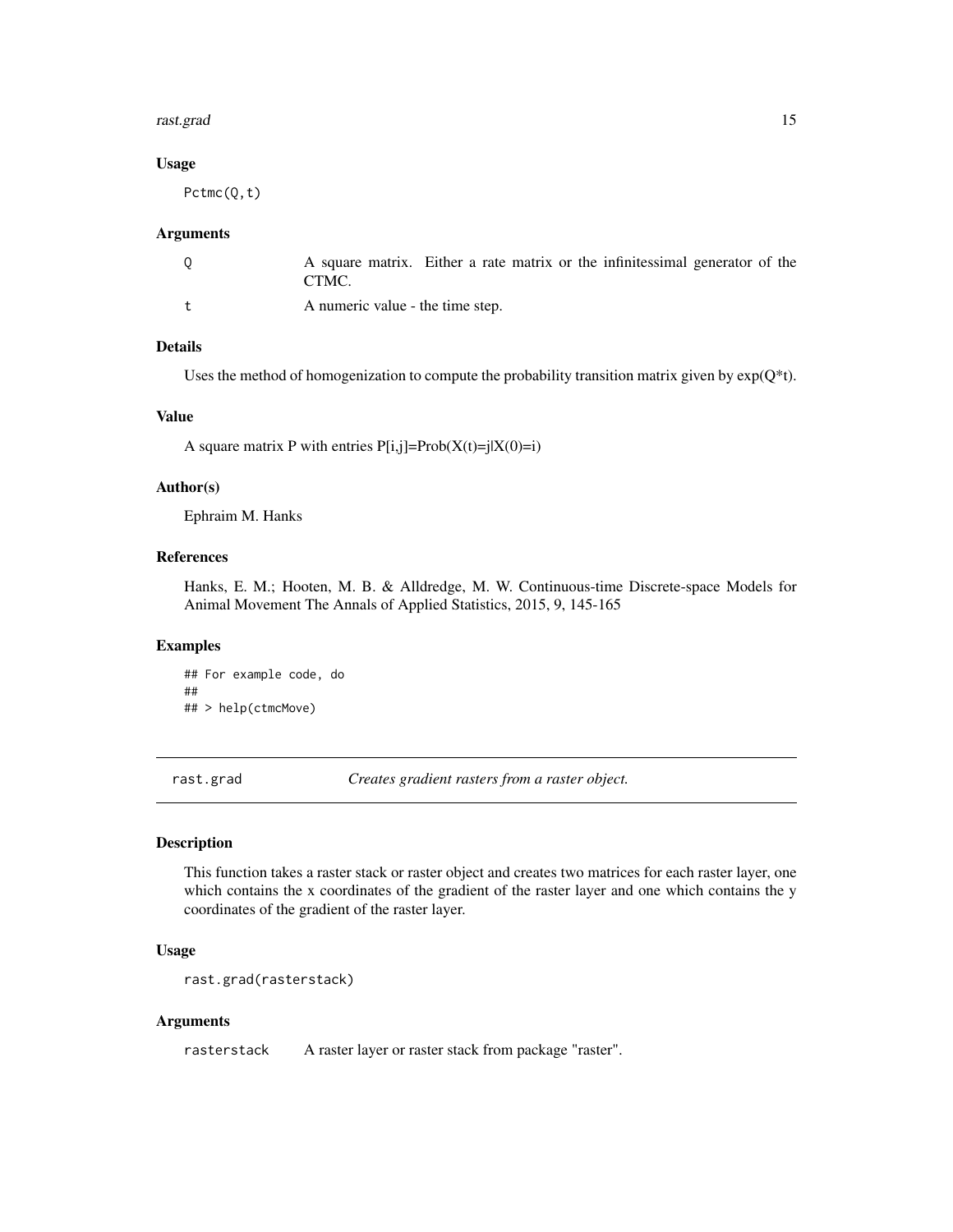## <span id="page-15-0"></span>Details

The gradient is computed using the "terrain" function in raster.

#### Value

| xy          | A matrix of x and y coordinates of each cell in the raster stack or raster layer.<br>The order is the order of the cells in the raster object. |
|-------------|------------------------------------------------------------------------------------------------------------------------------------------------|
| grad.x      | a matrix where each column is the x-coordinates of the gradient for one raster<br>layer                                                        |
| grad.y      | a matrix where each column is the y-coordinates of the gradient for one raster<br>layer                                                        |
| rast.grad.x | A raster stack where each raster layer is the x-coordinates of the gradient for one<br>covariate                                               |
| rast.grad.y | A raster stack where each raster layer is the x-coordinates of the gradient for one<br>covariate                                               |
|             |                                                                                                                                                |

## Author(s)

Ephraim M. Hanks

#### References

Hanks, E. M.; Hooten, M. B. & Alldredge, M. W. Continuous-time Discrete-space Models for Animal Movement The Annals of Applied Statistics, 2015, 9, 145-165

## Examples

```
## For example code, do
##
## > help(ctmcMove)
```
seal *Data for one foraging trip by a male northern fur seal (NFS).*

## Description

seal\$locs contains xyt locations for ARGOS fixes on the seal's location in the "datetime", "latitude", and "longitude" columns.

seal\$cov.df contains a data.frame of spatial covariate values for sea surface temperature (sst), chlorophyll A levels (chA) and net primary production (npp).

## Usage

data("seal")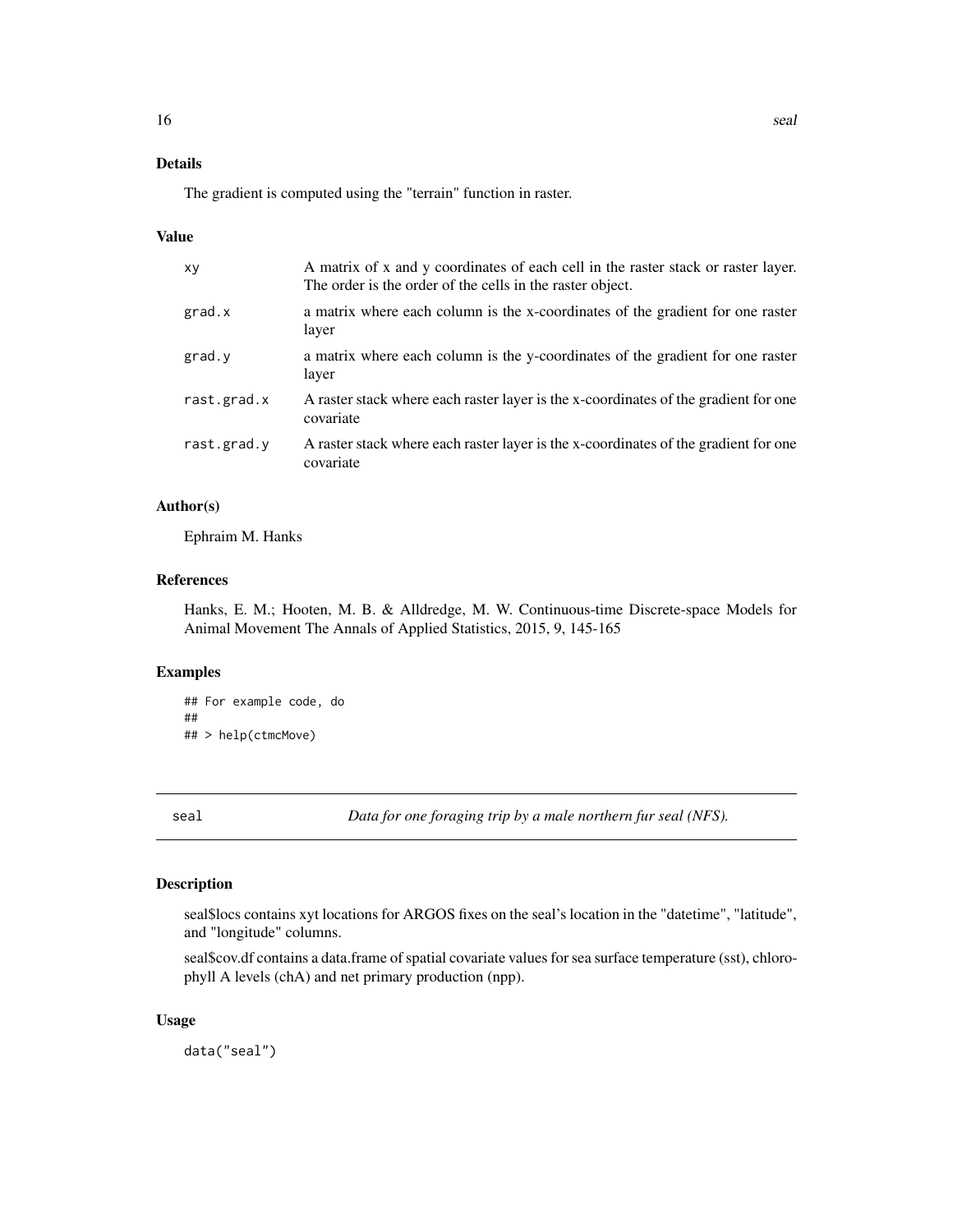seal and the seal of the seal of the seal of the seal of the seal of the seal of the seal of the seal of the seal of the seal of the seal of the seal of the seal of the seal of the seal of the seal of the seal of the seal

## Format

The format is:

\$ locs :'data.frame': 163 obs. of 6 variables:

..\$ datetime : num [1:163] 36741 36741 36741 36742 36742 ...

..\$ latitude : num [1:163] 57.2 57.3 57.3 57.2 57.5 ...

..\$ longitude : num [1:163] 190 190 190 190 190 ...

..\$ landseamig: int [1:163] 0 1 1 1 1 1 1 1 1 1 ...

..\$ lqadjust : int [1:163] 5 1 0 -2 -2 1 -2 -2 -2 -2 ...

..\$ lq : Factor w/ 8 levels "0","1","2","3",..: 5 2 1 7 7 2 7 7 7 7 ...

\$ sex : Factor w/ 2 levels "female","male": 2

\$ cov.df :List of 4

..\$ X :'data.frame': 10000 obs. of 5 variables:

.. ..\$ x : num [1:10000] 184 184 184 184 184 ...

 $\ldots$ \$ y : num [1:10000] 56.7 56.7 56.7 56.7 56.7 ...

.. ..\$ chA: num [1:10000] 1.19 0.924 0.744 0.709 0.733 ...

.. ..\$ sst: num [1:10000] 9.07 10.35 10.27 10.43 9.98 ...

.. ..\$ pro: num [1:10000] 853 821 823 849 886 ...

## Details

Covariate Rasters and ARGOS telemetry data for one NFS near the Pribilof islands.

## Source

Hanks, E.; Hooten, M.; Johnson, D. & Sterling, J. Velocity-Based Movement Modeling for Individual and Population Level Inference PLoS ONE, Public Library of Science, 2011, 6, e22795

## Examples

```
## For example code, do
##
## > help(ctmcmove)
```